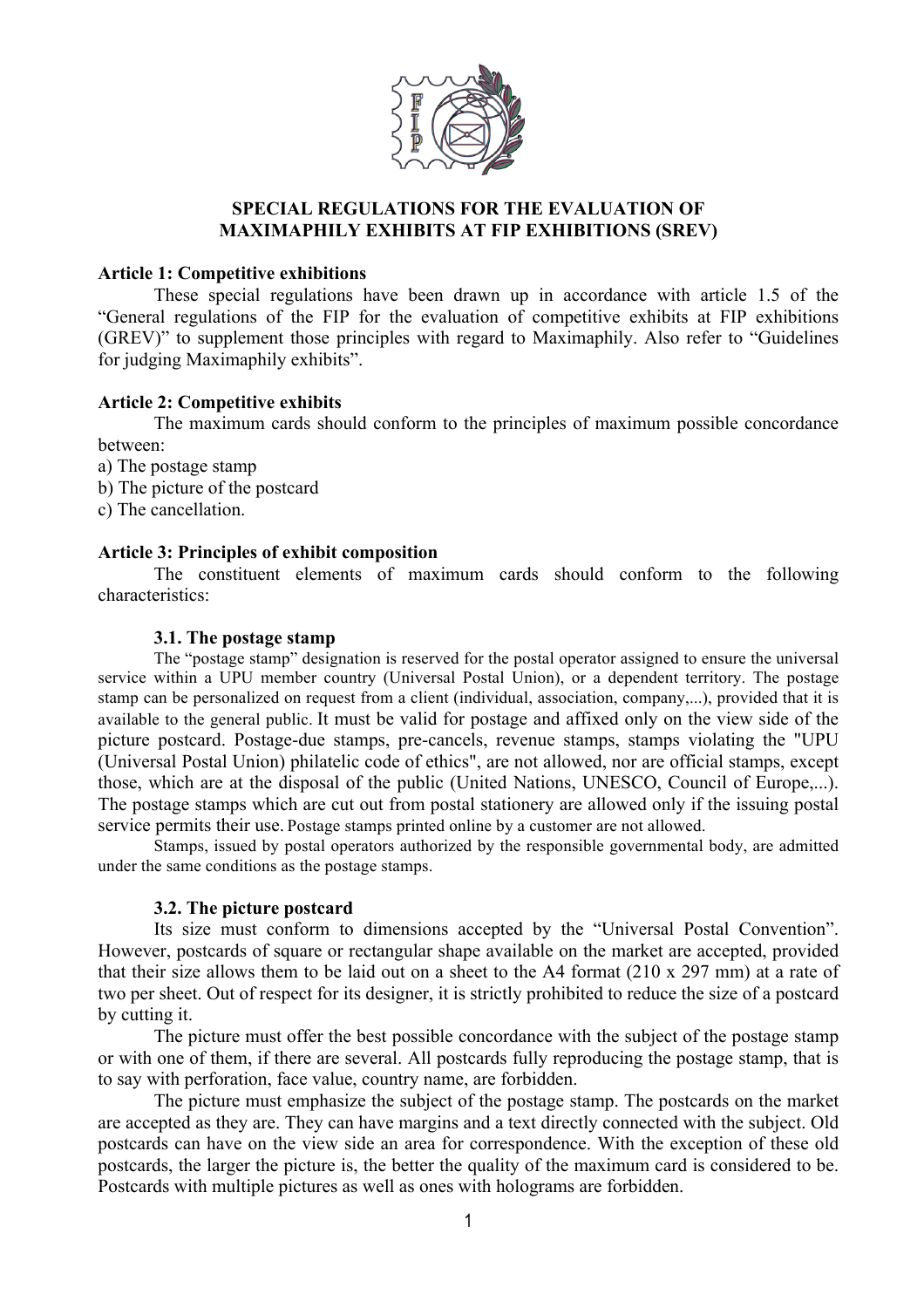## **3.3. The cancellation**

The cancellation must be printed exclusively by the authorized postal service. The pictorial design of the cancellation and/or the text, as well as the place of cancellation (name of the Post office) should have a connection with the subject of the postage stamp and of the picture postcard, or with the purpose of the issue (event, charitable activity, theme of the series). However cancellations made by philatelic services are accepted provided that the concordance of place is respected. Cancellations made by the philatelic service of small countries with only the country name are allowed.

The closer the connection is between the subject and the picture and/or the text of a pictorial cancellation, the better is the concordance.

The ordinary cancellations without illustration are valid provided that they indicate the name of the locality where the post office is located and the concordance of the place is respected.

The cancellation must be carried out within the period of validity of the postage stamp and as close as possible to the date of issue.

## **3.4. Classification of the exhibits**

Maximaphily exhibits can be classified by:

- a) Country or group of countries
- b) Specialized field or study
- c) Theme.

#### **3.5. Plan**

In the introductory statement, the title and the plan form a whole, in perfect concordance with the material shown (reference GREV, article 3.3). The concept, the structure and the development of the exhibit should be clearly defined.

### **Article 4: Criteria for evaluating exhibits**

The evaluation of the exhibits at FIP exhibitions is carried out according to well defined general criteria (reference GREV, article 4).

For Maximaphily exhibits, special significance is given to the knowledge and the maximum possible concordance shown (refer to guidelines).

#### **Article 5: Judging of exhibits**

**5.1.** Maximaphily exhibits are judged by the approved specialists in the Maximaphily class and in accordance with section V, articles 31 to 46 of GREX (reference GREV, article 5.1.).

**5.2.** For Maximaphily exhibits**,** the following relative terms are presented to lead the jury to a balanced evaluation (reference GREV, article 5.2.).

| - Treatment and importance of the exhibit 30 |    |
|----------------------------------------------|----|
| - Knowledge and research                     | 35 |
| - Condition and rarity                       | 30 |
| - Presentation                               |    |
|                                              |    |
|                                              |    |

#### **Article 6: Concluding provisions**

**6.1.** In the event of any discrepancies in the text arising from translation, the English text shall prevail.

**6.2.** These "Special regulations for the evaluation of Maximaphily exhibits at FIP exhibitions" have been unanimously accepted by the FIP Maximaphily Commission Conference held in Jakarta on June 22, 2012 followed by clarifying paragraph 3.1 with simple and clear terms, accepted by the Members of the FIP Maximaphily Commission Bureau on November 9, 2013 and approved by FIP Board in Rio de Janeiro on November 23, 2013.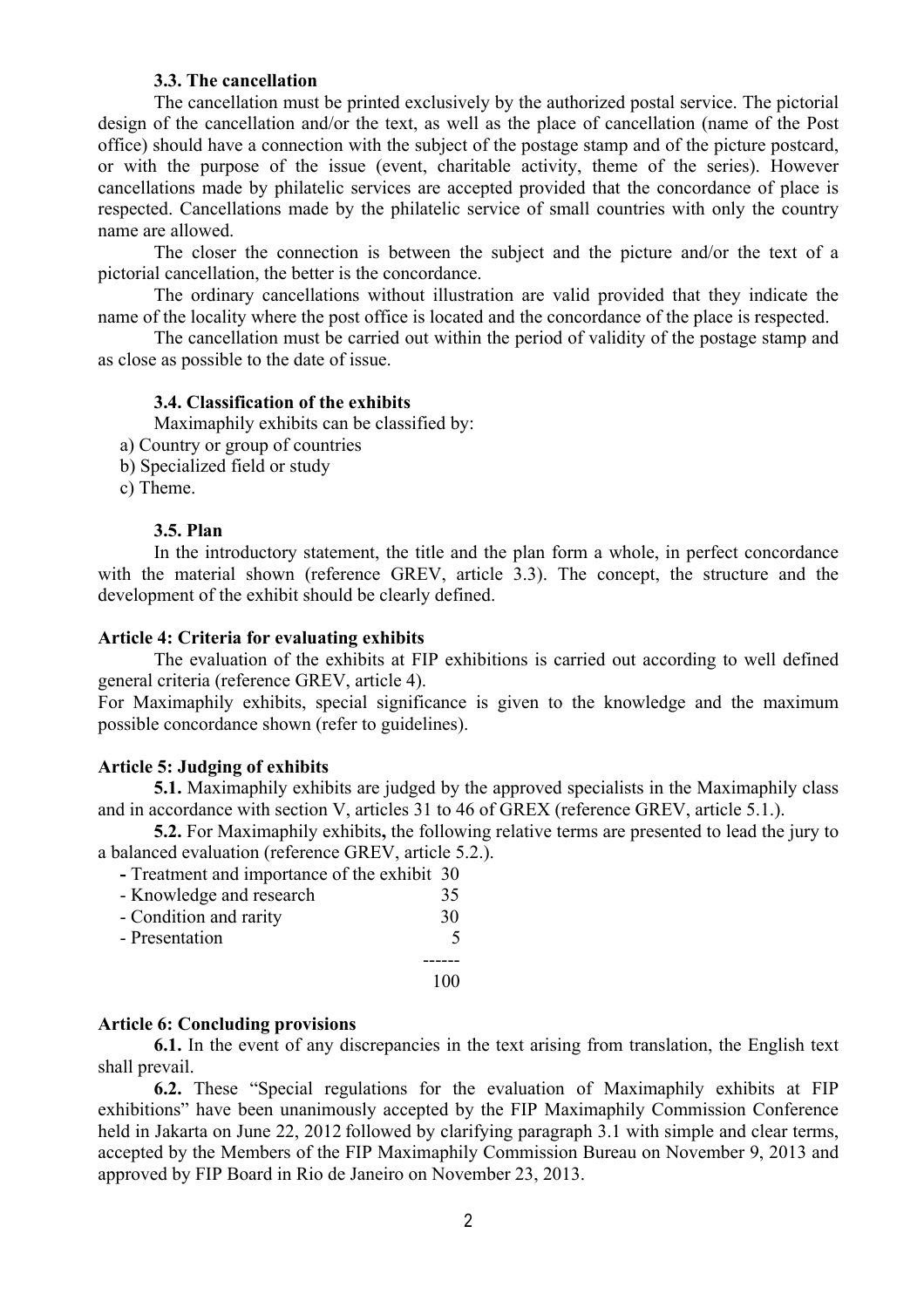# **GUIDELINES FOR JUDGING MAXIMAPHILY EXHIBITS**

## **1. Competitive exhibitions**

The present guidelines complete the general regulations (GREV) and the special regulations (SREV) to help the jury in the evaluation and the exhibitors in the elaboration of Maximaphily exhibits.

## **2. Competitive exhibits**

**2.1.** A Maximaphily exhibit is exclusively composed of maximum cards.

**2.2.** The quality of the constituent elements and the concordance between these elements give the maximum card the qualification of "appropriate philatelic material" (GREV, art.3.1.).

## **3. Principles of exhibit composition**

The constituent elements should conform to the following conditions, in addition to those provided in SREV article 3:

### **3.1. The postage stamp**

- It must be in perfect condition.

- Only one postage stamp should be affixed on the view side of the picture postcard. Before 1978, when the "International statute of Maximaphily" was approved, maximum cards showing several postage stamps are tolerated, if one or more of those are concordant with the picture on the postcard.

- In the case where a postage stamp has multiple, secondary or partial subjects, each subject must as far as possible, be dealt with separately.

- The postage stamp (or the souvenir sheet it belongs to, if it is stuck on the postcard) must not exceed a quarter of the postcard area.

- When the same subject is spread out on several se-tenant stamps making a panorama, the set can appear on a single postcard. However, when a subject is isolated on one of the setenant stamps only the one on which the treated subject is illustrated should be affixed to the postcard.

- The use of an illustrated postal prepayment impression dispensed by automatic vending machines, affixed on the view side of the postcard, is allowed.

- In general, abstract or symbolic subjects do not suit Maximaphily and are excluded from its field.

- For a specific subject, the order of preference is**:** postage stamp issued in the philatelic program of the designated postal operator (postal authority), where it comes as main subject, or easily identifiable secondary subject, then personalized postage stamp and last the stamp of an authorized operator (postal authority).

#### **3.2. The picture postcard**

- The picture postcard should be as far as possible on sale before the issue of the postage stamp. Or, if it has been published specially, it should reproduce a pre-existing document.

- Only square and rectangular formats are allowed; all others are excluded.

- The following items cannot be used for maximum cards: collages, cut-outs, private photographs on photo paper, color or black and white photocopies, photo-montages, drawings, documents specially devised for the stamp issue to be printed privately on photo paper thanks to a computer.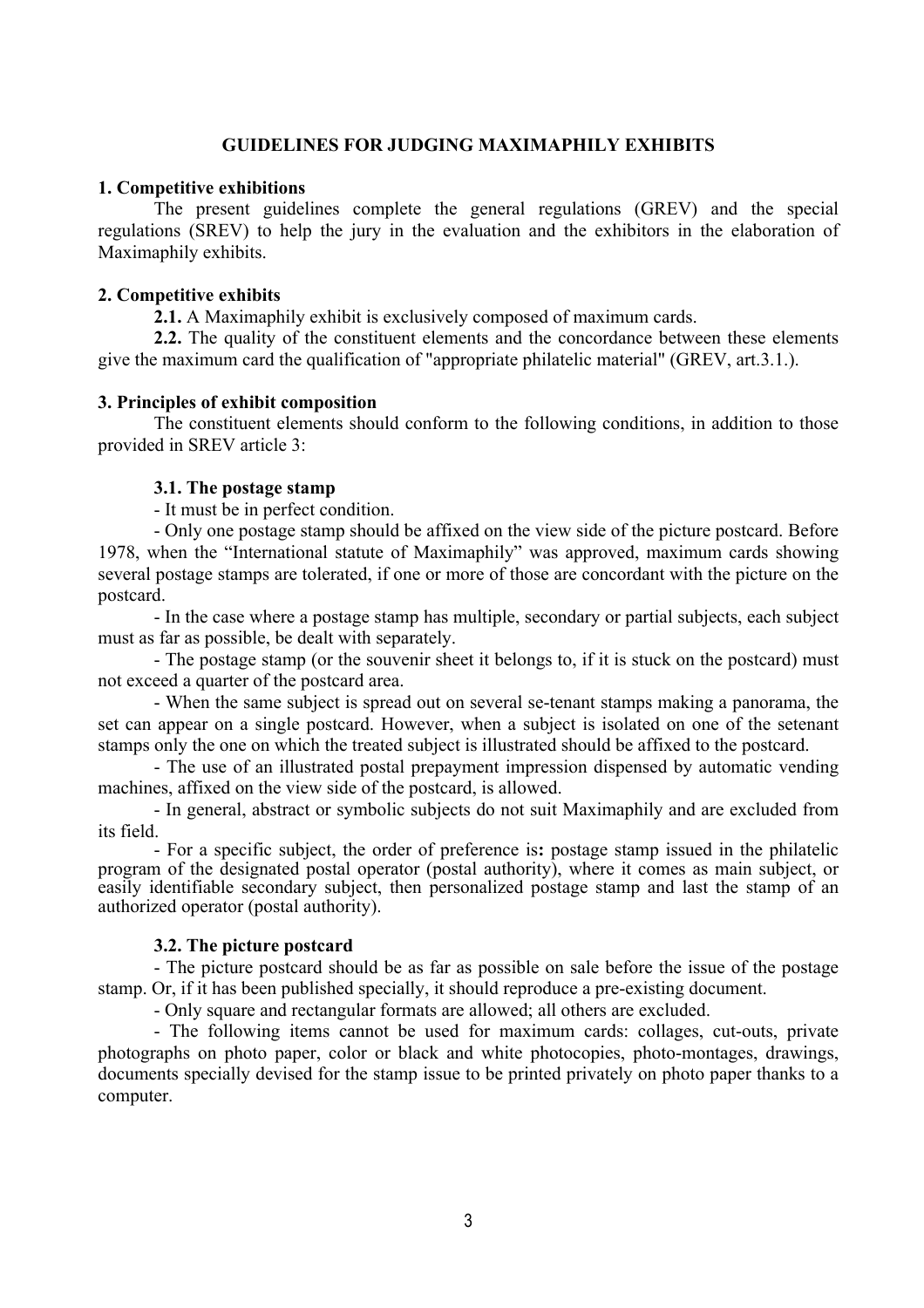## **3.3. The cancellation**

- The cancellation giving the name of the post office as well as the date must be legible. It must be whole and tie the postage stamp to the postcard. This applies to handstamped cancellations as well as to machine cancellations.

- Non-illustrated cancellations are acceptable on condition that they indicate the name of the locality where the post office is located and the concordance of place is respected.

#### **3.4. Classification of the collections**

a) The collections by country or group of countries include maximum cards created with stamps issued by one country or by a group of countries having geographical, historical or cultural links. Generally the chronological order of the issues should be avoided, except for traditional exhibits limited to one period.

b) The specialized and/or study collections are based, according to the exhibitor's choice, either on the constituent elements of the maximum card, or on the different concordances, or on both, or on a specific period.

c) The thematic collections include maximum cards related to one theme. They are limited neither in space nor in time.

In these three types of collections the so-called "variant maximum cards" can be simultaneously shown, that is to say maximum cards with the same postage stamp affixed on different postcards, with different cancellations, but always observing the rules of concordance. If the collection does not deal only with variant maximum cards, their number must be limited, in order not to show an imbalance in the exhibit or a lack of material. Two variant maximum cards per exhibition frame are considered as a maximum. A different date on the cancellation of the same date-stamp is not sufficient to make a variant maximum card.

### **3.5. Plan**

The collection must be preceded by a plan on a single page. It must describe the contents of the collection and clearly show the leading idea. It must be logical, well-balanced and in accordance with the chosen subject and title. It must be divided into chapters. A mere table of contents or a literal description cannot be regarded as a satisfactory plan. It must be written in one of the official FIP languages.

#### **4. Criteria for evaluating exhibits**

**4.1.** Maximaphily exhibits are judged according to article 4 of the "General regulations of the FIP for the evaluation of competitive exhibits at FIP-exhibitions (GREV)" and in accordance with the "Special regulations of the FIP for the evaluation of Maximaphily exhibits at FIP exhibitions (SREV)".

### **4.2. Treatment and importance of the exhibit**

A total of 30 points is allotted, 20 for the treatment and 10 for the importance.

The treatment and the development of an exhibit deals with following points:

- A good concordance between the title, the plan and the contents of the exhibit.

- A logical and judicious classification of the maximum cards, well adapted to the leading idea of the plan.

- The written explanations should be concise, and give some supplementary information about the elements and/or the concordances.

The importance of the exhibit is linked to the difficulty of the development of the chosen theme, according to the material known and the narrowness of the treated theme.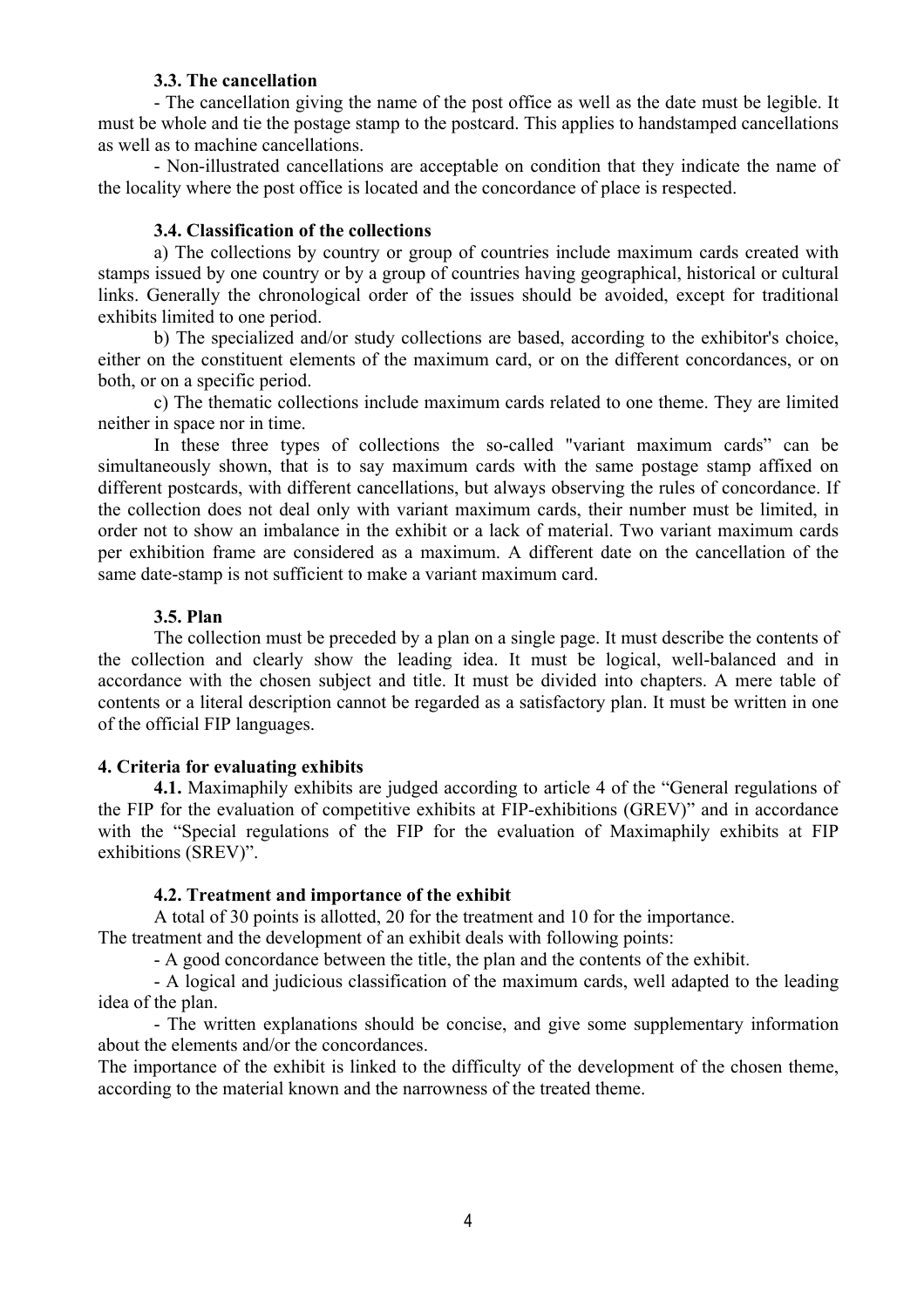# **4.3. Knowledge and research**

A total of 35 points is allotted, 20 for the knowledge and 15 for the research.

The exhibitor being judged by the way he/she has selected the maximum cards of his/her collection, his/her exhibit should clearly demonstrate his/her knowledge of the chosen theme, of the postage stamps, of the postal markings and also of the picture postcards when necessary.

- The knowledge of postage stamps is judged according to the interest of the comments (purpose and date of issue, type, printing, variety, date of the end of validity ...)

- The knowledge of postal markings covers the types of cancellations, the period of use, and the justification of the use of the cancellation (place, illustration, text …).

All attempts to improve the aspect of a cancellation after the postal authorities have applied it will be considered as falsification.

- The knowledge of picture postcards is judged according to its concordance with the subject of the postage stamp, its quality and the rarity of the edition.

The research in Maximaphily is based on the observance of the three concordances: of subject, of place and of time.

**• The concordance of subject** is the essential characteristic of a real maximum card. This concordance between the illustration of the postage stamp and the one of the picture postcard must be as close as possible and visually verifiable.

**• The concordance of place** requires a connection between the name of the place or the locality written in the postmark and the subject of the postage stamp and of the postcard. The "first day cancellation" can only be used when it is in accordance with the abovementioned condition.

- For monuments, landscapes and sites there is only one place that gives the required concordance. It is the one where the monument, the landscape or the site is located. If the place has no post office, the one serving that site should be selected or the one of the nearest place.

- When the subject is a personality the cancellation should be made in a place in connection with an event which concerns him/or her: birth, death, burial*,* work or aspect of his/her activity, posthumous homage etc. When the postage stamp commemorates explicitly one of these events, cancellation of the place where it happened is better.

- In the case where the postage stamp commemorates an event, the cancellation should be made in a place related to it.

- When the postage stamp shows for instance a plane, a train or a ship, the cancellation should be made in a place where there is an airport, a railway station, a port or an on-board post office related to the subject.

- The maximum cards showing sporting activities are better if they are cancelled in places where these sports are practiced.

- The maximum cards showing works of art such as paintings, sculptures, mosaics, enamels, leaded glass windows, frescoes, tapestries, and, generally, all objects in museums or collections, should be cancelled either in the place where they are to be found, or in the place where they were created. Cancellations of other places are allowed on the occasion of local exhibitions and other events if they are in connection with the work (signature or portrait of the artist, portrait of the model etc.).

Nevertheless, in judging exhibits about "*works of art* ", considering their universal nature, the jury should allow the cancellation of the issuing country. However, in the case where the same work of art is shown on postage stamps of different countries, the maximum card with the stamp and the cancellation of the country where this work of art is to be found will be better. When a Work of Art is an integral part of a monument (sculpture, fresco, stained glass window, mosaic, etc.), the preferred cancellation is that of the nearest post office to the place where the monument is located.